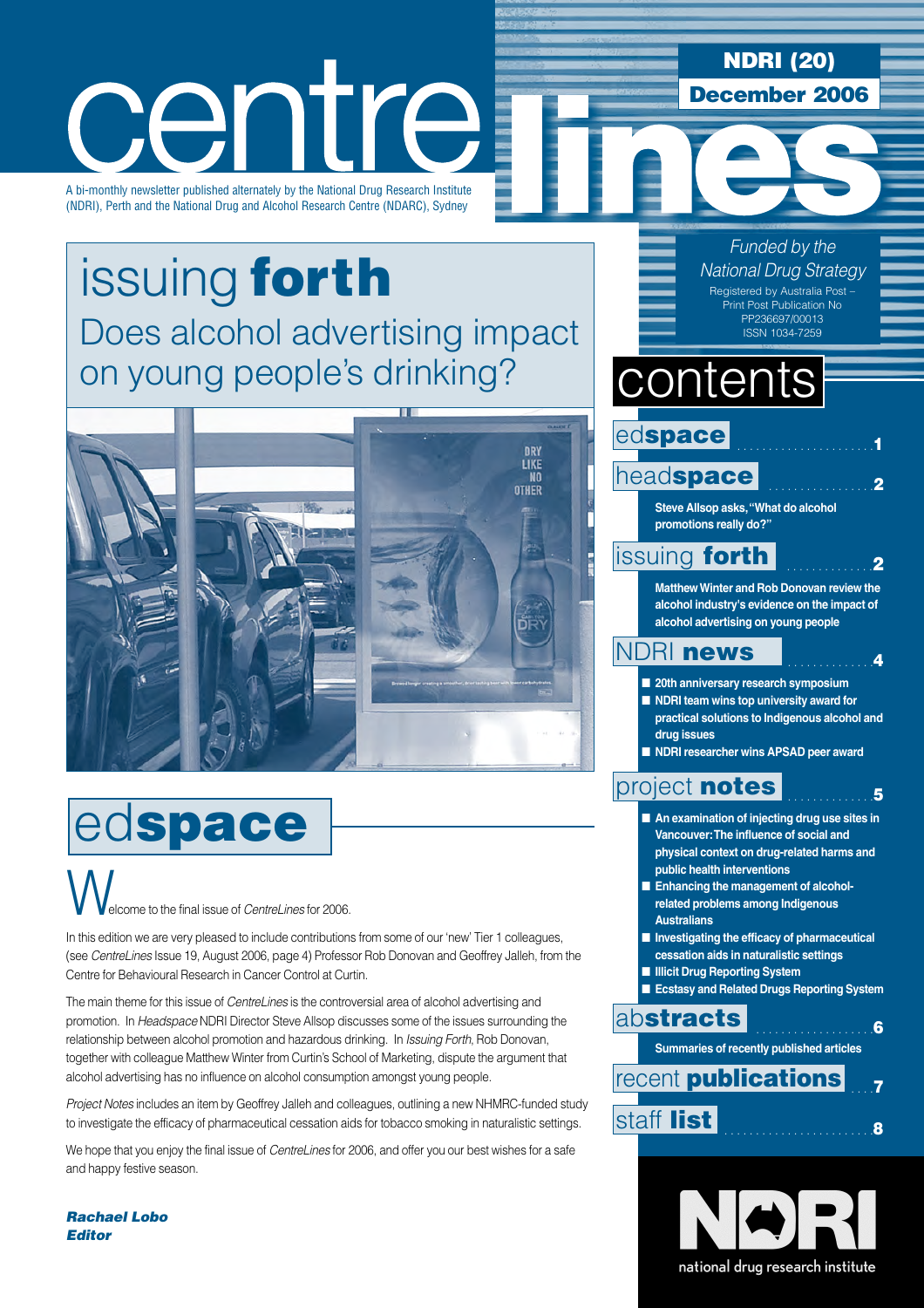# <span id="page-1-0"></span>centre lines

# headspace

## Alcohol promotion and hazardous drinking

Much drug research is conducted and interpreted in a contentious environment. For example, research into the impact of alcohol promotion is often published and interpreted along partisan lines. There are those who claim that advertising does not contribute much to drinking behaviour – it might influence brand preference, but it does not influence decisions such as whether to drink, or when and how much might be drunk on any given occasion by individuals or groups. Interestingly, some of these same people endorse mass education and marketing campaigns as preferred methods to prevent and reduce alcohol related harm. Alternatively, many of those who reasonably interpret the available evidence to indicate that mass media campaigns do little to prevent or reduce alcohol problems will argue that alcohol advertising and promotions contribute to hazardous drinking. Observers who are unfamiliar with the field might justifiably be somewhat confused.

As Winter and Donovan indicate in *Issuing Forth* in this issue of CentreLines, one of the problems is that assessing the impact of alcohol advertising and other promotions is no easy task. Such promotions occur in a highly complex and changing environment where there are myriad influences on drinking behaviours. Unfortunately, many investigations are not capable of answering

the sophisticated questions of how advertising might have an impact on the whole population or on subgroups such as young people.

Alcohol advertising and other promotions are part of the fabric of Australian media, sport, leisure and entertainment (witness the number of times that alcohol advertisements are identified as the most popular/most recalled/most amusing). Concern about the possible impact of these promotions has resulted in a number of countries controlling when they can be shown (eg not to be broadcast when children are likely to comprise a large proportion of the audience) and controlling their nature (eg alcohol consumption should not be associated with business or sexual success).

In Australia, many commentators have complained that voluntary codes of conduct are variously interpreted and/or sometimes ignored. There have been some spectacular examples of the latter, including a relatively recent campaign by a wellknown brewer, promoting their homebrew kits, who invited us to 'drink her pretty for less than \$10.00'. If we are concerned about such breaches, a large proportion of the population appears to be unaware of the complaints procedure. When complaints have been made, the adjudication process is often slow and many campaigns are



likely to be over by the time a determination is reached. It appears that while some members of the relevant industries comply with the voluntary codes, others simply ignore them, or interpret them in a manner that is, at best, subjective.

The extent and costs of alcohol related problems, and the pervasiveness of alcohol advertising and other promotions, demand that we have informed debate about the impact of the various promotions. Winter and Donovan highlight some of the methodological challenges we must meet to ensure that we develop a quality evidence base. However, it should not just be an imperative for those in public health to demonstrate that alcohol promotion contributes to undesirable drinking behaviour – the alcohol and advertising industries have a responsibility to ensure that, through their promotions, they do not contribute to hazardous drinking.

#### Steve Allsop

# issuing forth

### Does alcohol advertising impact on young people's drinking? A review of the alcohol industry's case

*Does alcohol advertising increase alcohol consumption amongst adolescents? The alcohol industry maintains that advertising has no influence on alcohol consumption amongst youth. It bases its stance largely on the findings of a substantial number of studies that use marketresponse models and econometric techniques to determine the impact of variations in aggregate alcohol advertising expenditure on aggregate alcohol sales over time. However, a review of this body of research has identified a number of flaws that collectively raise serious doubts as to the worth of the alcohol industry's evidence.*

#### Why decreasing alcohol consumption levels amongst teenagers and young adults is so important

The harms associated with alcohol consumption amongst youth are well-established, widely recognised, and have been described as an "an international public health crisis"1 . Alcohol abuse is the leading illegal drug problem amongst youth in the Western world and one of the leading causes of premature death amongst adolescents, with the economic costs associated with underage drinking in the USA being estimated at \$53 billion annually.

The extent of the harms associated with alcohol abuse amongst youth is sobering. Alcohol's causal role in a range of physical, mental and social harms to adolescents has been clearly established. In the shorter term, alcohol consumption has been found to directly relate to elevated risk of adolescent mortality and morbidity from violence, depression, suicide, homicide, eating disorders, substance abuse, "date-rape", health-related problems relating to risky and unplanned sexual behaviours, and reckless driving. Additionally, alcohol consumption amongst adolescents has been directly linked to increased social harms including property damage, unplanned pregnancies, increased criminal behaviour, increased conflict with parents, poorer academic performance, strained personal relationships, as well as harm to related parties such as those in other vehicles involved in motor vehicle accidents, victims of violence and family and friends of the drinker. In the longer term, adolescents have a greater risk of physiological harm from alcohol abuse than do mature adults, with virtually no organ within the body immune to its harm. For example, adolescents have a greater risk of memory loss and decreased bone growth, neurological damage, and alcohol addiction developing later in life.





Matthew Winter Rob Donovan

#### Does alcohol advertising influence alcohol consumption amongst adolescents?

Given the levels of harm from alcohol consumption experienced by youth and the societies in which they live, substantial research has been conducted to identify the key factors influencing levels of alcohol consumption. The influence of alcohol advertising has been particularly well researched, perhaps because of its ongoing prominence in the mass media. In the ongoing debate about the influence of alcohol advertising on alcohol consumption amongst youth, findings that alcohol advertising positively influences alcohol consumption and related attitudes, intentions and knowledge, have principally been based on studies with individuals that utilise an experimental design. Conversely, the alcohol industry and related stakeholders have relied primarily on the results of a number of market-level studies based on industry-level market data.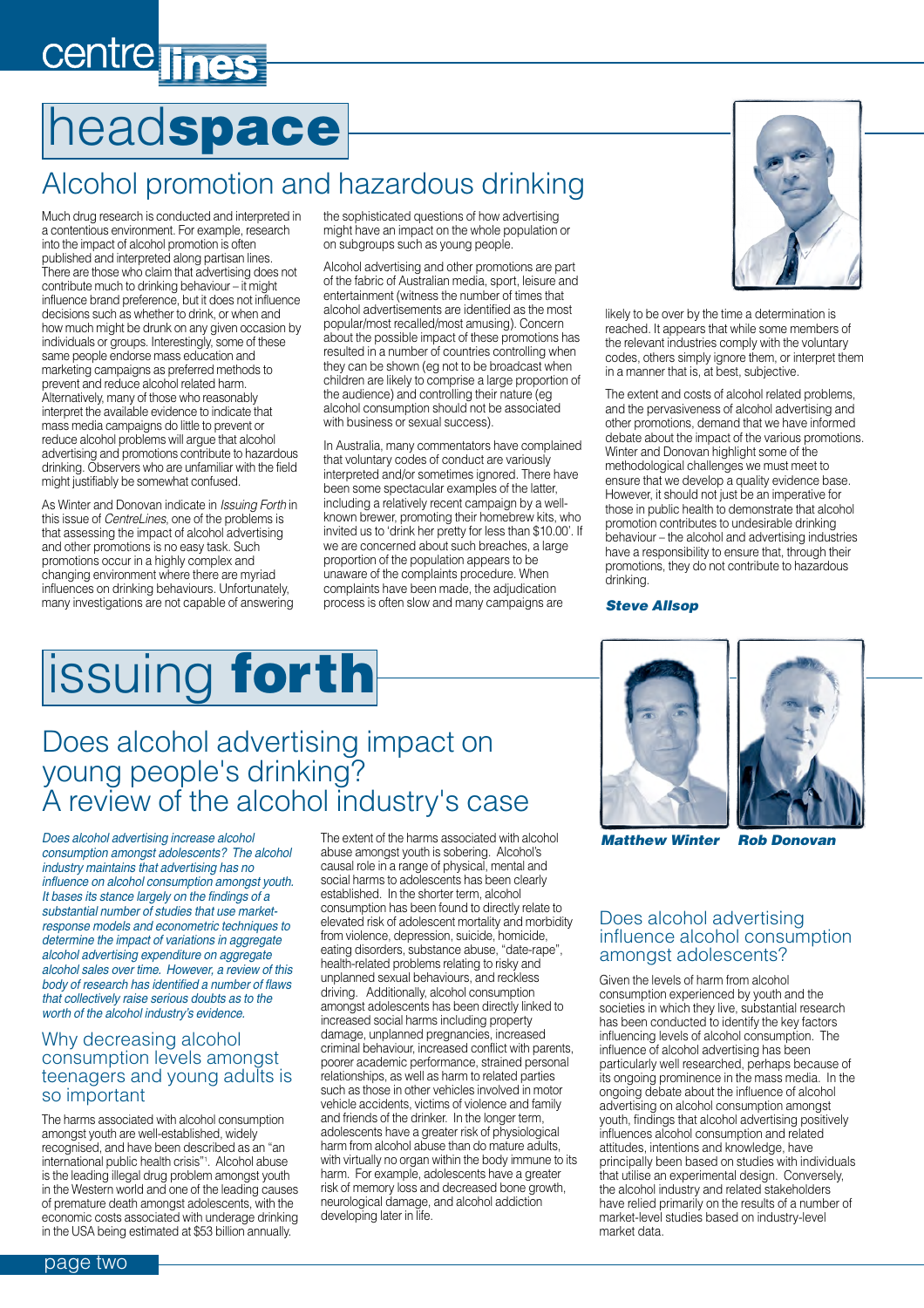# issuing forth continued..

### Market-response models

Market-response studies adopt an econometric approach to determine the effect an independent variable (eg advertising expenditure) has on a dependent variable (eg alcohol consumption) over time, whilst controlling for other independent variables (eg price, consumer income, distribution, restrictions and other factors).

Different econometric approaches have been used to estimate the effect of alcohol advertising on total alcohol consumption, with the majority of such studies failing to find any significant relationship between alcohol advertising and alcohol consumption. More than a dozen of these market-response studies have used aggregate / industry-level advertising expenditure data and aggregate-level data on total alcohol sales. They have repeatedly found that variations in total advertising expenditure have an insignificant effect on total alcohol consumption, and have subsequently concluded that no relationship exists between alcohol advertising and alcohol demand.

However a small number of market-response studies have yielded contrasting results, based on data from much smaller geographic areas. Utilising cross-sectional measures of levels of alcohol advertising within specific geographic locations, three studies found that increases in advertising expenditure in a particular geographic location did result in corresponding (and relatively immediate) increases in overall alcohol consumption within that area.

#### The impact of the findings of the market-level studies

The elusiveness of consistent market-level findings in demonstrating that alcohol advertising increases alcohol consumption has been used by alcohol advertisers and related stakeholders to reject suggestions that alcohol advertising can increase alcohol consumption amongst youth. Instead they maintain that alcohol advertising's principal role is to increase brand equity and maintain or increase market share against rivals. Findings of the aggregate-level market response studies have subsequently been used to support the industry's view that there are no conclusive findings relating to alcohol advertising contributing to increased consumption amongst children and adolescents, and other vulnerable consumer groups.

The alcohol industry has further claimed that much policy relating to the regulation of alcohol advertising has been formulated in the absence of any scientific basis for linking advertising to the consumption of alcohol, and have used the findings of the industry-level market response studies to influence policy conclusions and media commentary in various countries around the world. (For example: the Health Minister in the United Kingdom publicly stated in 2003 that "there is no evidence to suggest that there is a clear link between the advertising and promotion of alcoholic drinks and alcohol consumption or misuse"; a spokesperson for the Beer Institute in Washington DC commented that "ads help drive brand preference among adults, but the evidence

shows that they do not have any deleterious effect on youth."; and a journalist in an alcohol industry magazine wrote that "alcohol ads maintain or increase market share against rival drink brands, rather than increasing overall consumption. It's a simple business truth, but one that some evidently still need to hear.")

### Methodological and theoretical flaws associated with the use of market-response models

However, whilst the aggregate level marketresponse studies provide the alcohol industry with 'ammunition' to use in the debate on the impact of alcohol advertising on alcohol consumption amongst youth, the validity of using aggregate market-response models to establish the impact of alcohol advertising on alcohol consumption has repeatedly been questioned. From a methodological perspective, the confounding effects of variations in social, cultural and economic influences between and within the data used, as well as the considerable variation in how individual researchers decide how to handle missing or imperfect data at the aggregate level, increase the complexity of such modelling and necessitates assumptions being made that decrease the generalisability of any findings. Variations in the content, execution and media mix utilised within alcohol advertising are ignored (ie all ads are assumed to have the same effect), as is the subsequent impact of any advertising restrictions or price competition within the industry (ie alcohol advertising restrictions have been found to result in increased price competition, with lower prices in turn resulting in increased demand.). Market response models also ignore research demonstrating consumers are actively involved in the communication process, and ignore complications such as advertising wear-out and feedback (ie advertising's impact increases to a certain level of frequency of exposure, after which it has little additional effect, so variation in advertising expenditure after this point will have little or no impact on demand.)

Saffer<sup>2</sup> identified perhaps the major flaw associated with the use of aggregate-level national advertising expenditures that have been used in most market-response studies. Data used for these studies are almost exclusively from mature markets, hence there is relatively little variation in expenditure over time as a proportion of the total. What variation there is occurs in the area of diminishing marginal returns on advertising spend, where each additional dollar spent is generating less and less impact on the target audience. Such data are widely considered inappropriate for use in regression analysis because of the lack of statistically meaningful variation within the data, and so cannot reliably be used to determine the impact of alcohol advertising on total alcohol consumption within a given population.

The theoretical basis for using aggregate-level market response models to determine the impact of advertising in general (as opposed to alcohol advertising specifically) has been questioned by a number of researchers, based on the consistently low advertising elasticities generated and observed industry practice. If advertising expenditures generate relatively low increases in sales - advertising elasticities identified by such studies are generally in the range of 0.0 to 0.20 then advertising expenditure would decrease over time as marketers diverted these resources into more productive marketing initiatives rather than advertising which generated insufficient sales to recover the costs of that advertising. Instead, advertising expenditures continue to rise in the long-term, providing evidence that such models fail to adequately describe the relationship between advertising and sales.

Another flaw in the use of market-response models to make conclusions about the influence of alcohol advertising on adolescents (or other vulnerable groups of consumers) is that marketlevel findings cannot be generalised across all individuals and sub-groups of individuals within a market. There is no basis to an assumption of homogeneity within the market for alcohol. Hastings et al (p298)<sup>3</sup> state: "Arguably the slight and inconsistent influence of alcohol advertising on population level consumption reported in many econometric studies actually reflects an averaging of minimal influences on older, established drinkers and larger effects on immature younger drinkers". Research findings support this, with Dunn and Yniguez<sup>4</sup> establishing that alcohol advertising's greatest impact is specifically on younger, inexperienced drinkers who use the content of alcohol advertising as a key influence on their alcohol-related decisions. Alcohol advertising's influence on levels of consumption subsequently decreases as consumers' own experiences play a greater role in consumption decisions.

The deductive reasoning advanced by alcohol companies and related stakeholders, that, because there is no significant relationship between aggregate alcohol advertising and aggregate alcohol consumption, there is therefore no significant relationship between alcohol advertising and alcohol consumption amongst youth, appears fallacious. Additionally, the assumption underpinning the industry's argument, that individual consumers of alcohol within a market are homogenous in terms of response to alcohol advertising, directly contradicts the alcohol industry's own standard marketing practices associated with target marketing and market segmentation.

### Conclusions and recommendations

Until disaggregated market data specific to youth become available, the use of market-response models to determine the impact of alcohol advertising on adolescents (and other vulnerable consumer groups) appears inappropriate. However, few authors acknowledge the methodological and theoretical limitations associated with this approach. It is suggested that inherent flaws in this approach should be acknowledged by researchers to a far greater extent than has been the case to date.

Furthermore, a more appropriate approach appears to lie in the use of consumer-based research designs exploring the impact of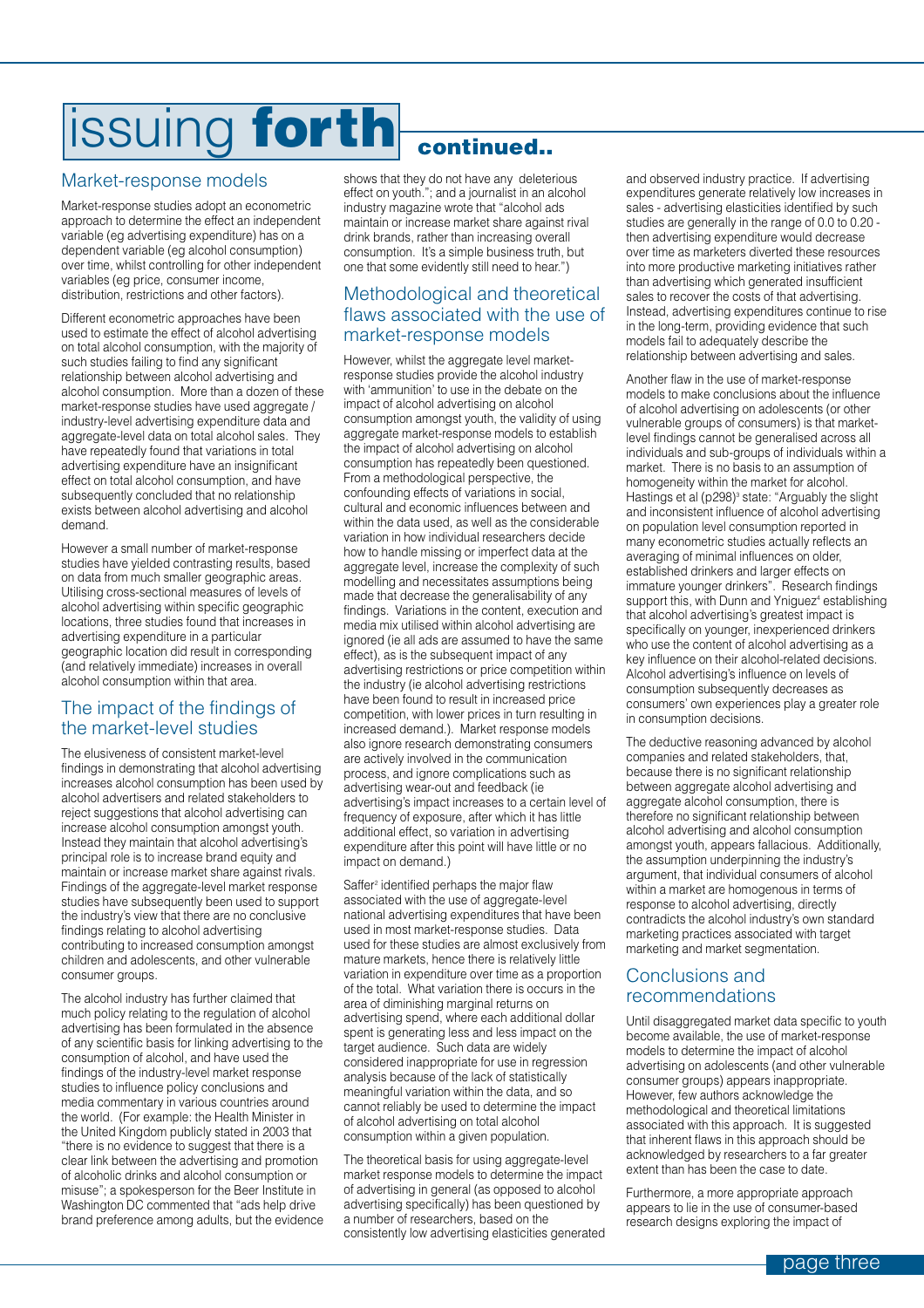# <span id="page-3-0"></span>centre lines

# issuing forth continued...

exposure to alcohol advertising on the individual – an approach highly consistent with the methodology adopted by alcohol marketers themselves when evaluating and seeking to maximise the impact and effectiveness of their own advertising campaigns.

#### Matthew Winter\* & Rob Donovan\*^

- **\* Innovation in Social Marketing and Advertising Policy AORE, School of Marketing, Curtin University of Technology**
- **^ National Drug Research Institute and Centre for Behavioural Research in Cancer Control, Division of Health Sciences, Curtin University of Technology**

#### **References**

- **1. Jernigan, D.H. and Mosher, J.F**. (2005) Perspectives. Journal of Public Health Policy, 26, 287-291.
- **2. Saffer, H.** (1996) Studying the effects of alcohol advertising on consumption. Alcohol Health and Research World, 20/4, 266-272.
- **3. Hastings, G., Anderson, S., Cooke, E., and Gordon, R.** (2005) Alcohol marketing and young people's drinking: A review of the research. Journal of Public Health Policy, 26, 296-311.
- **4. Dunn, M. andYniguez, R.** (1999) Experimental demonstration of the influence of alcohol advertising on the activation of alcohol expectancies. Experimental and Clinical Psychopharmacology, 7/4, 473-483.

A more comprehensive version of this paper is available by emailing [L.Fielder@curtin.edu.au](mailto:Fielder@curtin.edu.au)

## news

#### 20th Anniversary International Research Symposium



**Day 1 speakers (from left):Tim Stockwell, Margaret Hamilton, Sally Casswell, Neal Blewett, Kate Graham and Eric Single** 

In September, to mark the 20<sup>th</sup> year of its operation, the National Drug Research Institute hosted a 2-day international research symposium in Perth. The event, "Responding to drug problems: Lessons from the past, future challenges and opportunities", was supported by the Australian Government Department of Health and Ageing, the WA Drug and Alcohol Office and the Alcohol Education and Rehabilitation Foundation.

The symposium brought together 150 participants including leading academics, prevention specialists, law enforcers, and policy makers. Delegates listened to an eminent collection of speakers from across Australia, New Zealand, Canada, the USA and the Philippines talk on drug and alcohol policy, prevention and harm minimisation.

Keynote speakers reflected on the aims of the national drug strategy, the achievements of the drug and alcohol research sector in Australia and examined current challenges and future directions for the field.

Papers from the meeting will be available on the NDRI website at [www.ndri.curtin.edu.au](http://www.ndri.curtin.edu.au) and there are also plans to publish a special issue of Drug and Alcohol Review based upon selected symposium presentations.

#### NDRI team wins top university award for practical solutions to Indigenous alcohol and drug issues



**Indigenous ResearchTeam with Curtin VC Jeanette Hacket (far right)**

NDRI's Indigenous Research Team has won a Curtin University of Technology Vice-Chancellor's 2006 Award for Excellence for its work addressing the prevention of alcohol and other drug misuse in Indigenous communities. Curtin Vice-Chancellor Professor Jeanette Hacket said the Awards for Excellence recognise and reward outstanding contributions to the University and the wider community.

"The work of NDRI's Indigenous Research Team is widely recognised as having a practical impact in addressing Indigenous drug and alcohol drug issues in this country," Professor Hacket said. "Particularly impressive is the team's willingness and ability to work with Indigenous communities to help build their capacity to address such issues themselves."

The VC's award follows recognition of the Indigenous Research Team for Excellence in Research at the National Drug and Alcohol Awards in June. The team comprises Associate Professor Gray, Professor Sherry Saggers (also Director of the Centre for Social Research at Edith Cowan University), Anna Stearne, Donna Campbell, Jane Ulrik, Violet Bacon and Ed Garrison.

#### NDRI researcher wins APSAD peer award



**Tanya Chikritzhs**

Tanya Chikritzhs, a Senior Research Fellow at NDRI, has won a coveted Australasian professional award voted on by her peers. Dr Chikritzhs was awarded the Australasian Professional Society on Alcohol and other Drugs (APSAD) Early Career Award at the recent APSAD conference in Cairns.

The award recognises an outstanding contribution to reducing the harms associated with alcohol and other drug use in the region. Dr Chikritzhs won the award for producing research that has had significant influence on alcohol policy and practice. Her work includes the National Alcohol Indicators Project, which measures the harm caused by alcohol in Australia.

In accepting the award, Dr Chikritzhs said: "It's a great honour to have your work recognised by your peers. It's very important to me that our research makes a real difference in the community by informing the way we minimise and respond to the harm caused by our favourite drug, alcohol."

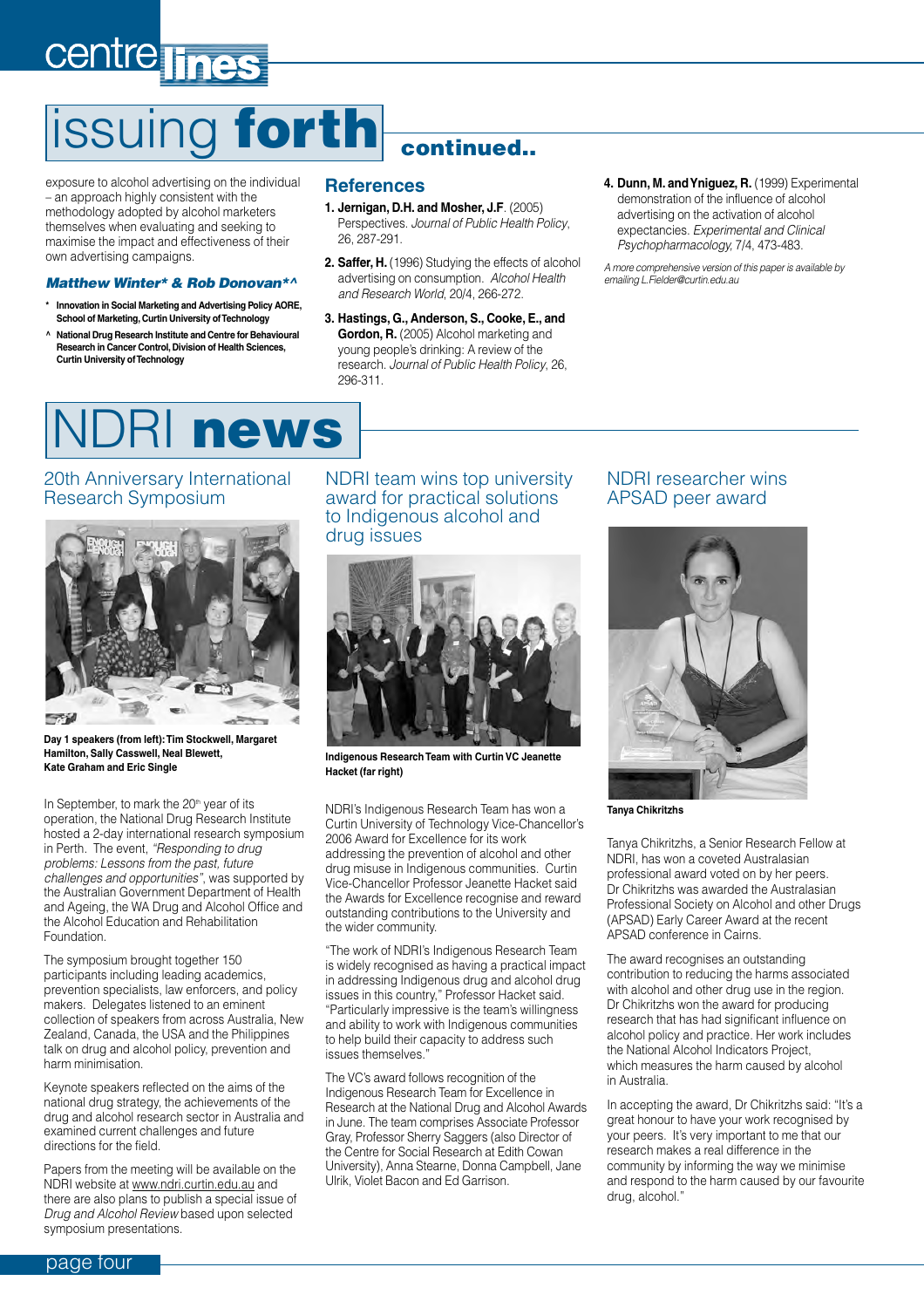# <span id="page-4-0"></span>project notes

An examination of injecting drug use sites in Vancouver: The influence of social and physical context on drugrelated harms and public health interventions

#### Will Small, Mark Tyndall, Jean Shoveller and David Moore

Injecting drug use may result in severe health consequences including increased risk of viral infections such as HIV and hepatitis C, soft tissue infections and drug overdose. Recently, with increasing attention being paid to the impact of environment on individual and public health, intervention efforts for injecting drug users have moved beyond the modification of individual behaviour and focused on modifying the environments in which people inject drugs. These structural interventions require knowledge of social and ecological factors which influence health and risk behaviour among injecting drug users.

This project is using ethnographic methods to investigate three types of injecting settings in the Downtown Eastside of Vancouver, Canada: private injecting spaces (such as homes), public injecting spaces (such as alleys), and Vancouver's supervised injecting facility, InSite. The project is examining how the social and physical context of each setting influences the ability of injecting drug users to employ HIV and HCV-prevention measures and safer injecting practices. The findings of this research will build important knowledge about the health vulnerabilities of injecting drug users in Vancouver's Downtown Eastside. Also, this research will provide information on the impact of current interventions, and inform future structural interventions addressing injecting drug use.

#### Enhancing the management of alcohol-related problems among Indigenous Australians

#### Dennis Gray, Steve Allsop, **Sherry Saggers, Ted Wilkes** and Coralie Ober

The objective of this multi-stage research program is to enhance the access of Indigenous Australians to quality treatment for alcohol-related problems. In Stage 1 of the project an expert advisory committee will identify priority intervention areas and a call will be made for the submission of expressions-ofinterest in conducting research projects in those areas in collaboration with Indigenous communitycontrolled organisations. On the basis of these submissions, we will commission the preparation of reviews and research proposals in six priority areas which will be undertaken in Stage 2. In Stage 3 these proposals will be independently reviewed and presented at a national workshop. Depending on the balance between priorities, project costs and available resources, five or six projects will be selected for funding. In Stage 4, the commissioned projects will be undertaken over a 12 to 18 month period. In Stage 5, based on the research findings, we will develop a comprehensive set of recommendations for enhancing the management of alcohol-related problems and a plan for implementation of those recommendations.

#### Investigating the efficacy of pharmaceutical cessation aids in naturalistic settings

#### Geoffrey Jalleh, Rob Donovan, Ron Borland, Mike Daube, Owen Carter and Mohammad Siahpush

Currently around 3 million Australians, or 19.5% of people aged 14 years and over, smoke tobacco daily. Tobacco smoking is a major risk factor for coronary heart disease, stroke, peripheral vascular disease and a variety of cancers. It is responsible for the greatest disease burden in Australia, accounting for around 12% of the total burden in males and 7% in females. At any one time, over one-third of Australian smokers reportedly intend to quit within the next six months. However the vast majority of attempts to quit are unsuccessful (around 90%). A number of pharmaceutical cessation aids have become available to Australian smokers within the past decade, including nicotine replacement therapy (NRT) in the form of patches, gum, lozenges, nasal sprays, and the antidepressant buproprion. Blinded randomised controlled trials have consistently shown that smokers are around two to three times more likely to quit if using these aids. NRT has been available to Australian smokers without the need for a medical prescription since 1997 and buproprion has been subsidised by the Pharmaceutical Benefits Scheme (PBS) since 2001. The potential benefit of these aids is great, and if realised, justify the large amount of money spent on such (the Commonwealth Government has spent in excess of \$133 million subsidising cessation pharmaceuticals in the past four years alone). However, it is not clear whether the wide availability of these pharmaceutical cessation aids has helped increase the rate of smoking cessation in Australian smokers. To date the evidence is equivocal and there is a strong case to be made that pharmaceutical cessation aids are far less effective in naturalistic settings than they are in clinical trials. The Centre for Behavioural Research in Cancer Control (CBRCC) has been awarded \$575,000 by the National Medical and Health Research Council (NHMRC) to conduct a combined longitudinal and cross-sectional telephone survey of 1,300 Australian smokers staggered on a quarterly basis over three years to capture information about their attitudes, beliefs and manner in which they use cessation pharmaceuticals and relate these to their quit attempts, non-quit attempts and relapses. The aim of the study is to determine: whether cessation pharmaceuticals are indeed less effective in naturalistic settings than suggested by clinical trials; whether the expectancies of smokers towards cessation pharmaceuticals is predictive of their subsequent use; whether use of cessation pharmaceuticals in conjunction with behavioural counselling is more efficacious; and whether greater compliance with cessation pharmaceutical treatment regimes is predictive of higher rates of successful quitting. Data collection is scheduled to commence in January 2007.

### Illicit Drug Reporting System

#### James Fetherston and Simon Lenton

The Illicit Drug Reporting System (IDRS) has now completed its seventh year of operation in Western Australia. Commencing in 1999 it initially used data collected from key experts such as drug

counsellors, emergency department workers and members of the law enforcement sector combined with existing formalised data sources like phone calls to the Alcohol and Drug Information Service (ADIS), police seizures and purity analysis and callouts to overdoses. The following year the project was expanded to include interviews with regular injecting drug users (IDU) as a valuable sentinel population, triangulating this new information with the data already collected.

Funded by the Australian Government Department of Health and Ageing, the IDRS seeks to act as an "early warning system" by timely detection of emerging trends in illicit drug markets. Operating in capital cities in all Australian jurisdictions, over the years the IDRS has demonstrated how the illicit drug markets of each city, Perth being no exception, possess features that distinguish each of them from other drug markets in Australia.

Findings from the 2006 WA IDRS reveal ongoing impacts of the continuing heroin shortage or "drought". Whilst heroin remains the most commonly cited drug of choice amongst the sample, user reports of the drugs' purity remain poor and its availability has reportedly declined. Furthermore, WA remains one of the most expensive, if not the most expensive jurisdiction in which to purchase heroin in Australia. These factors appear to have resulted in a fall both in numbers of injecting drug users reporting having used heroin in the six months prior to the survey and also to their rates of use of the drug.

In response to the ongoing shortage of affordable high quality heroin, 2006 witnessed a continuation of trends observed the previous year with regards to the increasing use of other non-heroin opiates, in particular pharmaceutical preparations. Although gradual increases in the use of this class of drugs had been observed in previous years, 2006 became the first year in which these other opiates displaced heroin as the drugs most injected amongst the IDU sample.

The 2006 IDRS IDU survey also incorporated a module investigating prevalence of blood-borne viruses (BBV) such as HIV, HCV and HBV amongst the IDU sample. It also sought to examine rates of testing, vaccination and drug users' motivations for doing so. Findings from the BBV module were presented at the 2006 Drug Trends Conference in Cairns in November.

### Ecstasy and Related Drugs Reporting System

#### Jessica George and Simon Lenton

The Ecstasy and Related Drugs Reporting System (EDRS), formerly known as the Party Drugs Initiative (PDI), has been operating in Western Australia (WA) since 2003. The EDRS developed from the Illicit Drug Reporting System (IDRS) and together the projects act as complementary early warning systems designed to identify emerging trends in various illicit drug markets and in patterns of use. Like the IDRS, a triangulated approach is used for the EDRS methodology and comprised of: interviews with regular ecstasy users (REU); interviews with "key experts" working in relevant fields such as law enforcement, health and entertainment industries; and statistical data such as drug seizures and analysis of purity. Both projects are conducted on an annual basis in the capital city of every Australian jurisdiction and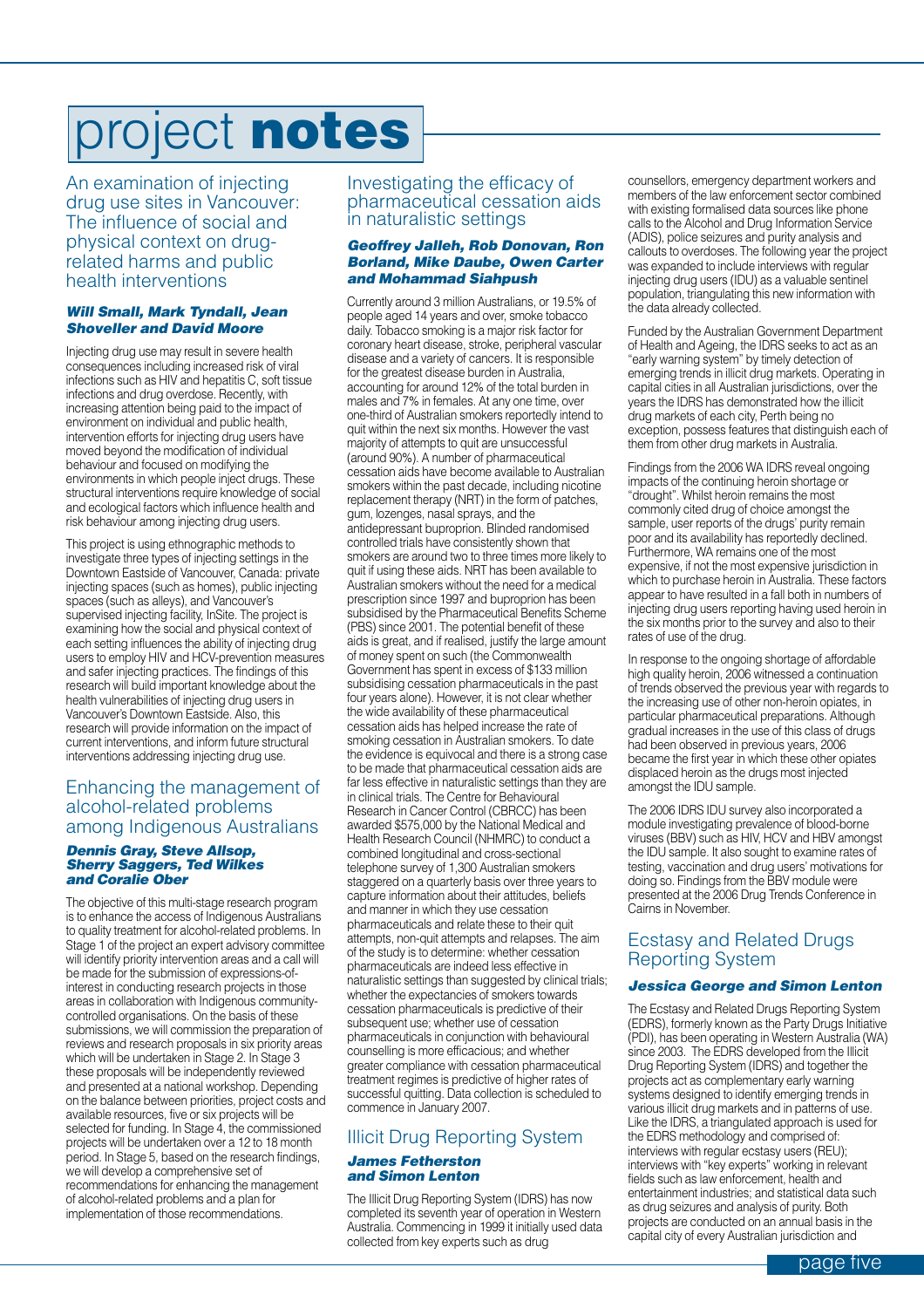# <span id="page-5-0"></span>centre lines

# project notes

coordinated nationally by the National Drug and Alcohol Research Centre (NDARC) in Sydney. In 2006, the EDRS was funded by the Australian Government Department of Health and Ageing.

With regards to the REU samples in WA over the 2003-2006 data collection period, demographics remained largely unchanged. REU were typically in their early twenties, of English speaking background, and had completed at least Year 11 of secondary education. Approximately half the samples had tertiary qualifications and the majority were either employed or studying. General patterns of ecstasy use were also consistent across the WA samples since 2003. On average, ecstasy was used approximately three times a month with two

### continued..

tablets taken in a typical session. Polydrug use was characteristic across the annual samples with use of other drugs reported both in conjunction with, and independent of, ecstasy use. Over two thirds of REU in all years reported use of alcohol, cannabis, tobacco, speed powder and crystal methamphetamine in the preceding six months.

While the overall prevalence of the use of other substances remained high in 2006, when compared to last year's sample, significant decreases were found in the use of particular drugs. Both lifetime and recent use (last six months) of speed powder significantly decreased in 2006. This corresponded to reports that speed was less available and to a decrease in the proportion of REU who reported being able to purchase speed from their main dealer. Similar decreases in rates of use were found for recent use of LSD, and for both lifetime and recent use of MDA, ketamine, and inhalants (amyl nitrate and nitrous oxide). However, rates of use of all other drugs, including crystal methamphetamine and cocaine, remained much the same as last year and no significant increases were found for any drug type. While rates of use in WA decreased or did not change from last year, when compared to the national data for 2006, WA continued to exhibit the highest rates of lifetime use for both crystal methamphetamine and pharmaceutical stimulants.

## abstracts

A survey of regular ecstasy users' knowledge and practices around determining pill content and purity: Implications for policy and practice

Jennifer Johnston, Monica Barratt, Craig Fry, Stuart Kinner, Mark Stoové, Louisa Degenhardt, Jessica George, Rebecca Jenkinson, Matthew Dunn and Raimondo Bruno

#### International Journal of Drug Policy, 2006, 17 (6), pp 464-472

**Objective:** To examine the methods used by a sample of regular ecstasy users to determine the content and purity of ecstasy pills, their knowledge of the limitations of available pill testing methods, and how pill test results would influence their drug use behaviour.

**Method:** Data were collected from regular ecstasy users ( $n = 810$ ) recruited from all eight capital cities of Australia. Data were analysed using multiple logistic regression and chi-square ( $\chi^{\!\!2})$ tests of association. Open-ended responses were coded for themes.

**Results:** The majority of the sample (84%) reported attempting to find out the content and purity of ecstasy at least some of the time, most commonly asking friends or dealers. Less than one quarter (22%) reported personal use of testing kits. There was a moderate level of awareness of the limitations of testing kits among those who reported having used them. Over half (57%) of those reporting personal use of testing kits reported that they would not take a pill if test results indicated that it contained ketamine and over three quarters (76%) reported that they would not take an "unknown" pill (producing no reaction in a reagent test). Finally, a considerable majority (63%) expressed interest in pill testing should it be more widely available.

**Conclusions:** The majority of regular ecstasy users sampled in this Australian study report

previous attempts to determine the content and purity of pills sold as ecstasy. Although only a small proportion have used testing kits, many report that they would do so if they were more widely available. The results of pill tests may influence drug use if they indicate that pills contain substances which ecstasy users do not want to ingest or are of unknown content. More detailed research examining ways in which pill testing may influence drug use is required to inform evidencebased policy.

### When is a little knowledge dangerous? Circumstances of recent heroin overdose and links to knowledge of overdose risk factors

#### Paul Dietze, Damien Jolley, Craig Fry, Gabriele Bammer and David Moore

#### Drug and Alcohol Dependence, 2006, 84, (3), pp 223-230

**Objectives:** To describe the circumstances surrounding recent heroin overdose among a sample of heroin overdose survivors and the links to their knowledge of overdose risk.

**Methods:** A cross-sectional survey of 257 recent non-fatal heroin overdose survivors was undertaken to examine self-reported knowledge of overdose risk reduction strategies, behaviour in the 12 hours prior to overdose and attributions of overdose causation.

**Results:** Most of the overdoses occurred in public spaces as a result of heroin use within 5 minutes of purchasing the drug. A substantial number of overdoses occurred with no one else present and/or involved the concomitant use of other drugs. While knowledge of at least one overdose prevention strategy was reported by 90% of the sample, less then half of the sample knew any single strategy. Furthermore knowledge of the dangers of mixing benzodiazepines and/or alcohol with heroin was associated with an increased likelihood of such mixing being

reported prior to overdose.

**Conclusions:** While heroin users can articulate knowledge of key overdose risk reduction strategies, this knowledge was not generally associated with a reduction in risk behaviours but was in some cases associated with increased reports of overdose risk behaviours. Further research is required in order to better understand this paradoxical effect, focussing on risk reduction education amenable to the social contexts in which heroin use takes place.

### Engagement, reciprocity and advocacy: Ethical harm reduction practice in research with injecting drug users

#### Peter Higgs, David Moore and Campbell Aitken

#### Drug and Alcohol Review, 2006, 25, (5), pp 419-423

In this paper, we contribute to the ethical challenges of harm reduction-based research by describing and reflecting on our experiences of initiating and maintaining relationships with research participants during an innovative neighbourhood-based study of the social and molecular epidemiology of the hepatitis C virus among injecting drug users over a 2-year period. We show through examples of our work how recruitment to our study had practical value for both researchers and study participants including advocacy and reciprocity. We argue that the recruitment process needed to be flexible, able to cope with the demands of

the street drug market, and that we as researchers need to engage participants in their own environments as much as possible. We conclude with a series of recommendations for other researchers such as the need to employ appropriately skilled researchers who are flexible, innovative and comfortable in street settings, and for the setting of realistic time-frames for preliminary research, data collection and feedback and analysis.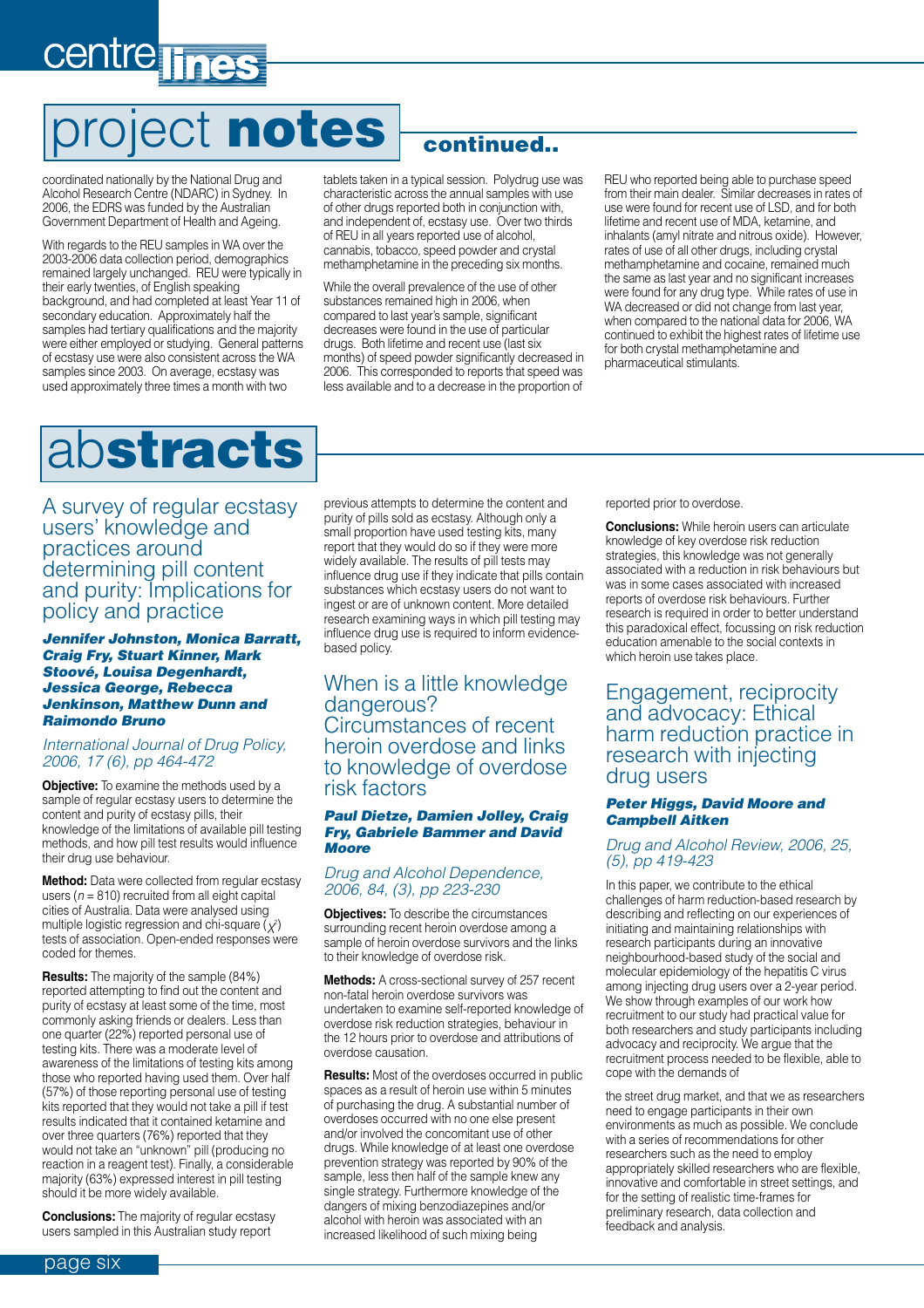# <span id="page-6-0"></span>recent **publications**

### MONOGRAPHS AND TECHNICAL REPORTS

**Hunt, N., Lenton,S. andWitton, J.** (2006) Cannabis and mental health: Responses to the emerging evidence. The Beckley Foundation Drug Policy Programme, London.

**McBride, N., Farringdon, F., Meuleners, L. and Midford, R.**(2006) The School Health and Alcohol Harm Reduction Project (SHAHRP). Details of intervention development and research procedures. National Drug Research Institute, Perth.

### PUBLISHED ARTICLES. CHAPTERS AND BOOKS

**Allsop,S., Chikritzhs,T. and Rechichi,V.** (2006) Alcohol and teenagers: Risky business. Issues, 74, pp 15-19.

**Chikritzhs,T. and Brady, M.**(2006) Substance use in the 2002 NATSISS in assessing the evidence on indigenous socioeconomic outcomes: A focus on the 2002 NATSISS. The Australian National University, 26, pp 231-247. ANU E Press, Canberra. **Degenhardt, L., Black,E., Breen, C., Bruno, R., Kinner,S., Roxburgh, A., Fry, C., Jenkinson, R., Ward, J., Fetherston, J.,Weekley, J. and Fischer, J**. (2006) Trends in morphine prescriptions, illicit morphine use and associated harms among regular injecting drug users in Australia. Drug and Alcohol Review, 25, pp 403-412.

**Dietze,P., Jolley, D., Fry, C., Bammer,G. and Moore, D.** (2006) When is a little knowledge dangerous? Circumstances of recent heroin overdose and links to knowledge of overdose risk factors. Drug and Alcohol Dependence, 84, (3), pp 223-230.

#### **Higgs,P., Moore, D. and Aitken, C.**(2006)

Engagement, reciprocity and advocacy: Ethical harm reduction practice in research with injecting drug users. Drug and Alcohol Review, 25, (5), pp 419-423.

Lenton, S. (2006) Cannabis, health and the law. In Proceedings of the Australasian Schizophrenia Conference, 40, (2), pp A120.

**Johnston, J., Barratt, M.J., Fry, C.L., Kinner,S., Stoové, M., Degenhardt, L.,George, J.,**

**Jenkinson, R., Dunn, M. and Bruno, R.**(2006) A survey of regular ecstasy users' knowledge and practices around determining pill content and purity: Implications for policy and practice. International Journal of Drug Policy, 17, (6), pp 464-472.

Lenton, S. (2006). What's the deal on Dope? Issues, 74, pp 38-40.

Midford, R. (2006). Preventing alcohol problems in a changing world: What does community action offer? DrugInfo, 5, (1), pp 2/7.

**Midford, R.** (2006) Should parents buy the booze for leavers' week. The West Australian, Health + Medicine, 15 November, pp 5.

**Northcote, J. and Lyons, Z.** (2006) Research on homelessness and substance use: Where do we go from here? Parity, 19, (8), pp 25.

**Northcote, J., Lyons, Z., Allsop,S., Howard, J. and Evans, L.**(2006) Working with homeless people who use alcohol and other drugs: Devising a resource guide for frontline practitioners. Parity, 19, (8), pp 30.



# $26 - 28$  February 2007 **MELBOURNE AUSTRALIA**

**Thinking Drinking II: From Problems to Solutions** is a major meeting for professionals interested in alcohol issues from a variety of fields including health and welfare, policy, research, law enforcement, local government, community development and education. Organised by the Australian Drug Foundation and the Community Alcohol Action Network, Thinking Drinking II will focus on how to change attitudes, customs and policies in order to create sustainable change. The program features plenary sessions with national and international invited speakers and breakout sessions which will enable participants to test and workshop approaches.

### **Key issues to be discussed include:**

- **• Efforts to change drinking customs**
- **• Models of cultural change**
- **• New and emerging alcohol issues**
- **• Alcohol marketing and supply**
- **• Practical steps for community prevention**
- **• Advocacy issues**

For further information please visit **[www.adf.org.au;](http://www.adf.org.au) email [thinking.drinking@adf.org.au](mailto:thinking.drinking@adf.org.au)** or telephone **(03) 9278 8137**